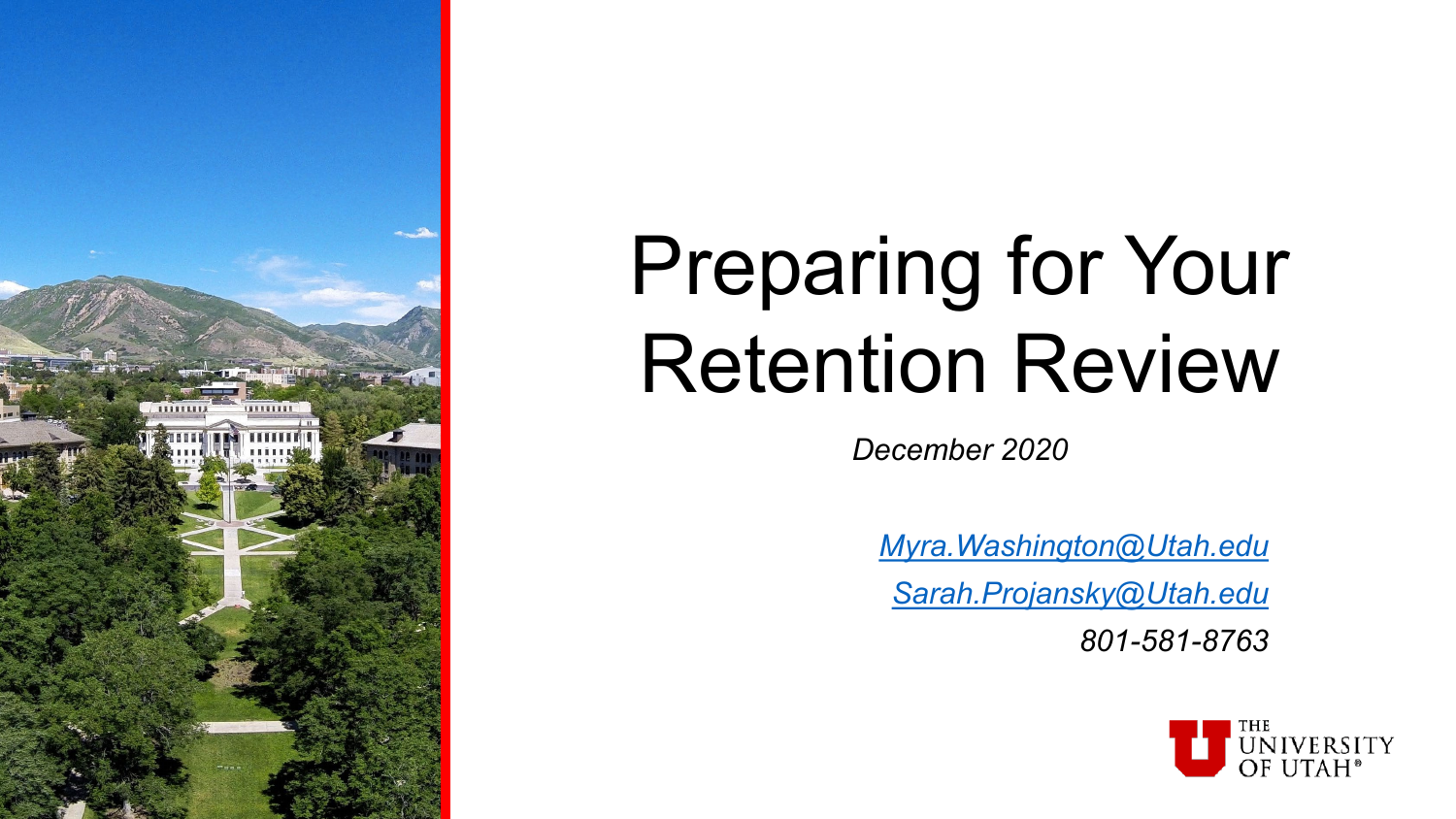**Introductions** The Series Retention Audiences CVs in Small Groups CV Tips CV Work Session CV Wrap Up Timeline Planning Timeline Wrap Up Workshop Wrap Up

### Introductions

### In any order, tell us:

- Who you are in your department.
- How anxious you are about retention, on a scale from 1-10 (10 being very anxious)

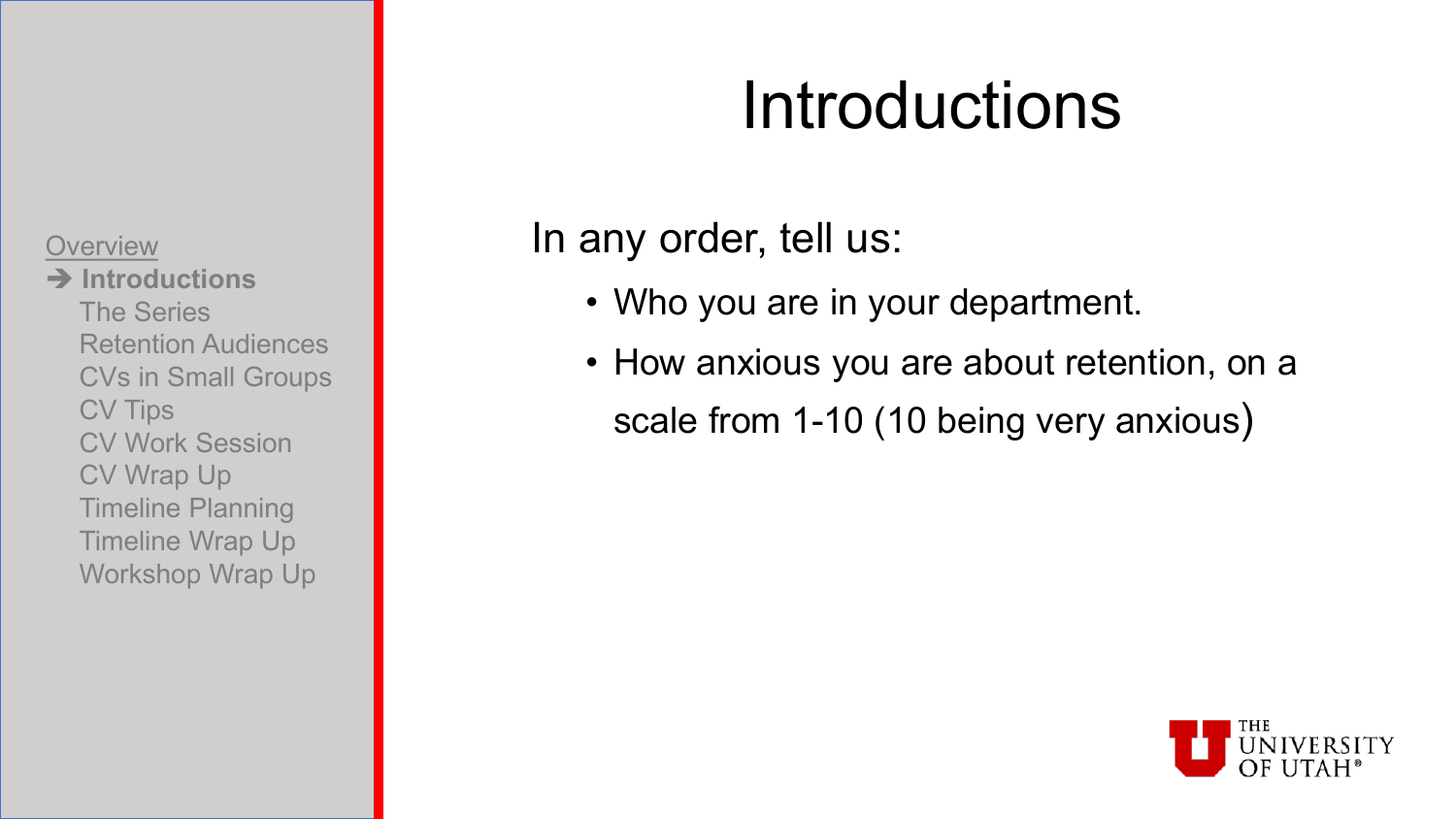**Introductions** 

#### **→ The Series**

Retention Audiences CVs in Small Groups CV Tips CV Work Session CV Wrap Up Timeline Planning Timeline Wrap Up Workshop Wrap Up

### Preparing for Your Retention Review Series

- 1. CV & Timeline Plan
	- Today!
- 2. The File
	- Early Spring 2021
- 3. [one-on-ones with Myra]
	- Reach out to schedule, as needed
- 4. Personal Statements
	- Mid-Spring 2021

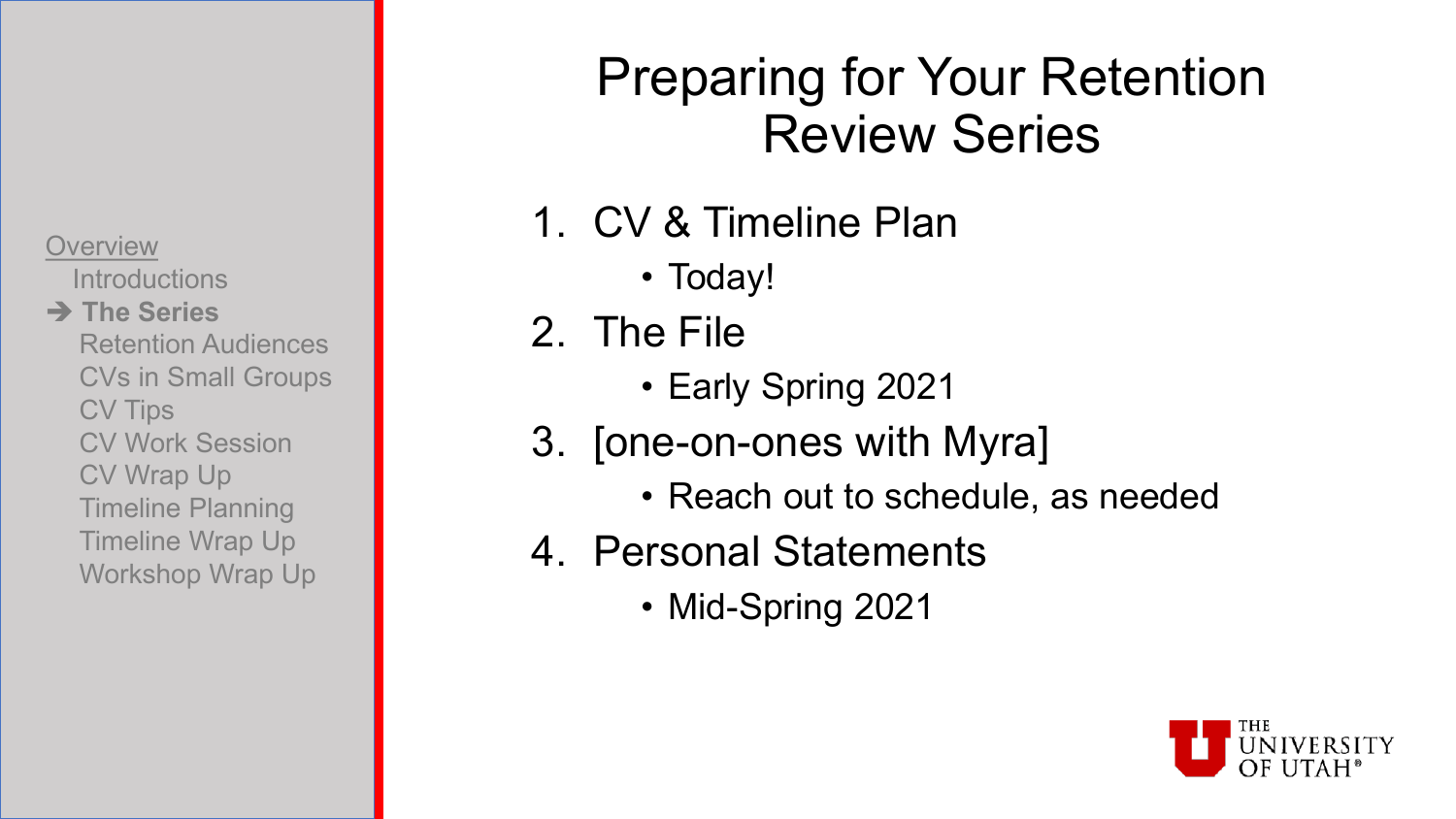**Introductions** The Series **→ Retention Audiences** 

CVs in Small Groups CV Tips CV Work Session CV Wrap Up Timeline Planning Timeline Wrap Up Workshop Wrap Up

## Retention File Audiences

- 1. [Shared-appointment Unit] (by October 5)
- 2. [Subcommittee]
- 3. **Department/School RPT Advisory Committee** (October)
- 4. **Chair or Director** (Late October)

*You have an opportunity to respond*

- 5. **College RPT Advisory Committee** (Mid-November)
- 6. **Dean** (December/Early-January)

*You have an opportunity to respond*

- 7. [UPTAC: 1- or 2-Department College/School *and* any "nos"]
- 8. **SVP** (April-ish) (decider, unless recommendation is "no")

*You have an opportunity to appeal (see University* 

*Regulation 6-303)*

9. President (decider, if SVP recommendation is "no")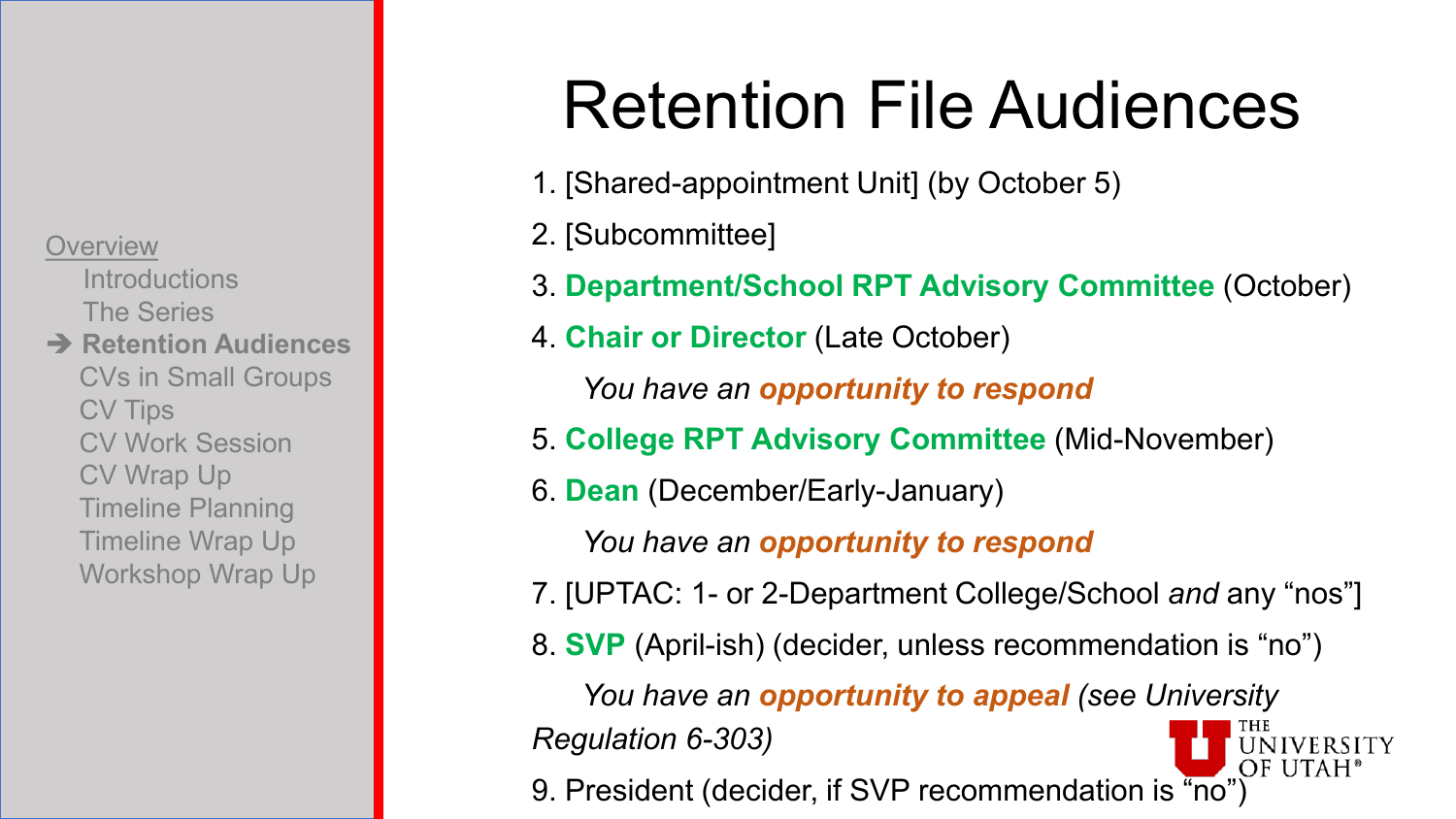**Introductions** The Series Retention Audiences **→ CVs in Small Groups** 

CV Tips CV Work Session CV Wrap Up Timeline Planning Timeline Wrap Up Workshop Wrap Up

# CV Small Groups

- 1. Read each groupmate's CV quickly.
- 2. Note strengths that jump out at you.
	- in the CV itself
	- in the preparation for retention
- 3. Note any opportunities for improvement.
	- in the CV itself
	- in the preparation for retention
- 4. Discussion

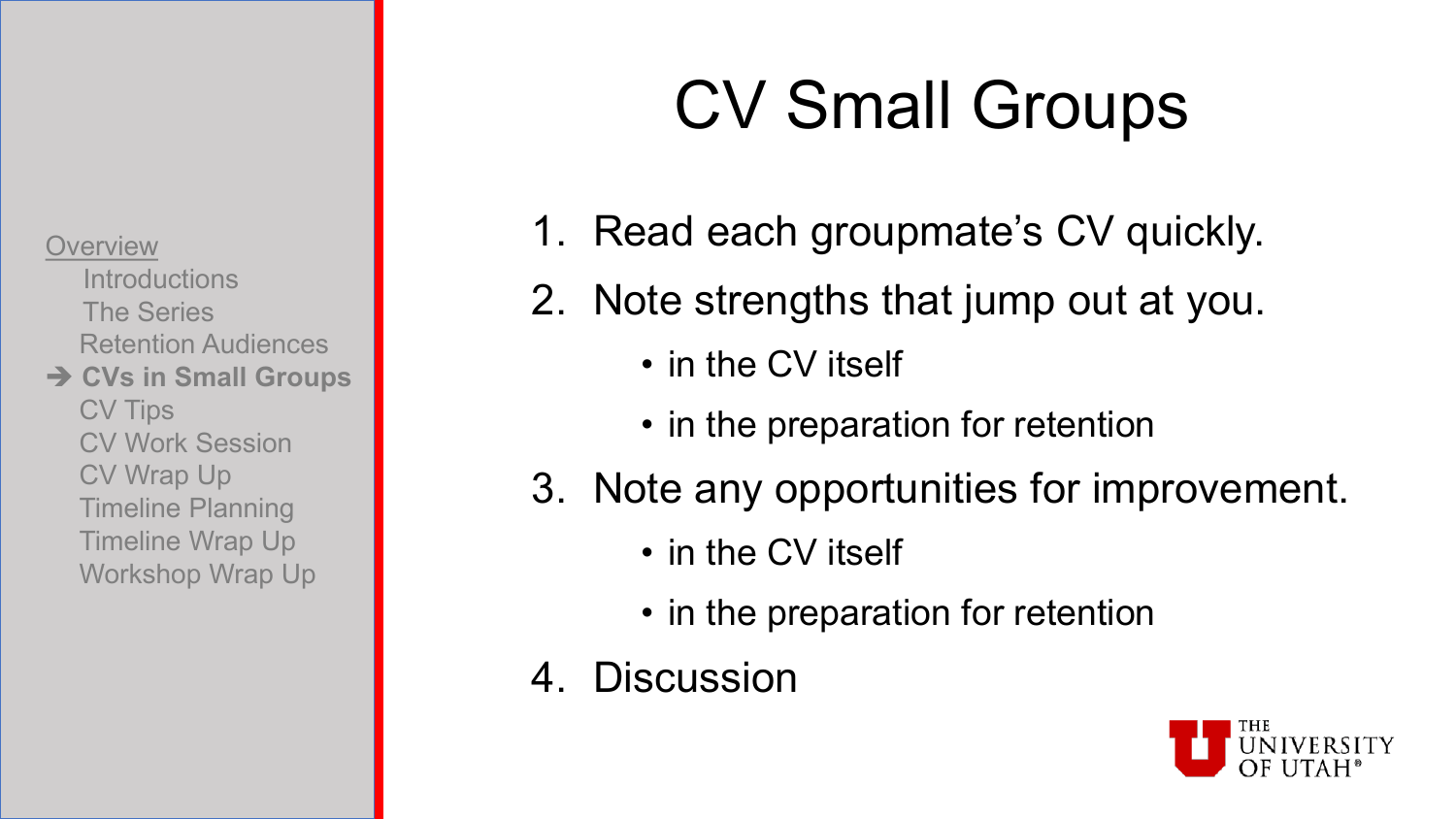**Introductions** The Series Retention Audiences CVs in Small Groups

#### **→ CV Tips**

CV Work Session CV Wrap Up Timeline Planning Timeline Wrap Up Workshop Wrap Up

## CV Tips

- Use official categories: education, employment, research, teaching, service
	- [department might have a required structure]
- create subcategories, if appropriate to your discipline/you
- categories/entries should emphasize achievement (not information):
	- e.g., course title rather than course numbers
- Think about audience
	- E.g., write out acronyms, include dates, 12-point font, 1.0-inch or 1.5-inch margins, consistent font/formatting, page numbers, venues
- Don't use forthcoming
	- Instead use: in press, accepted/under contract, revise & resubmit, under review, submitted, in progress
- Clarify your role in collaborative work
- Don't include: non-competitive grants, graduate school activities (?)
- Don't pad, repeat/duplicate, stretch the truth, hide by omission, or lie
- Date your CV

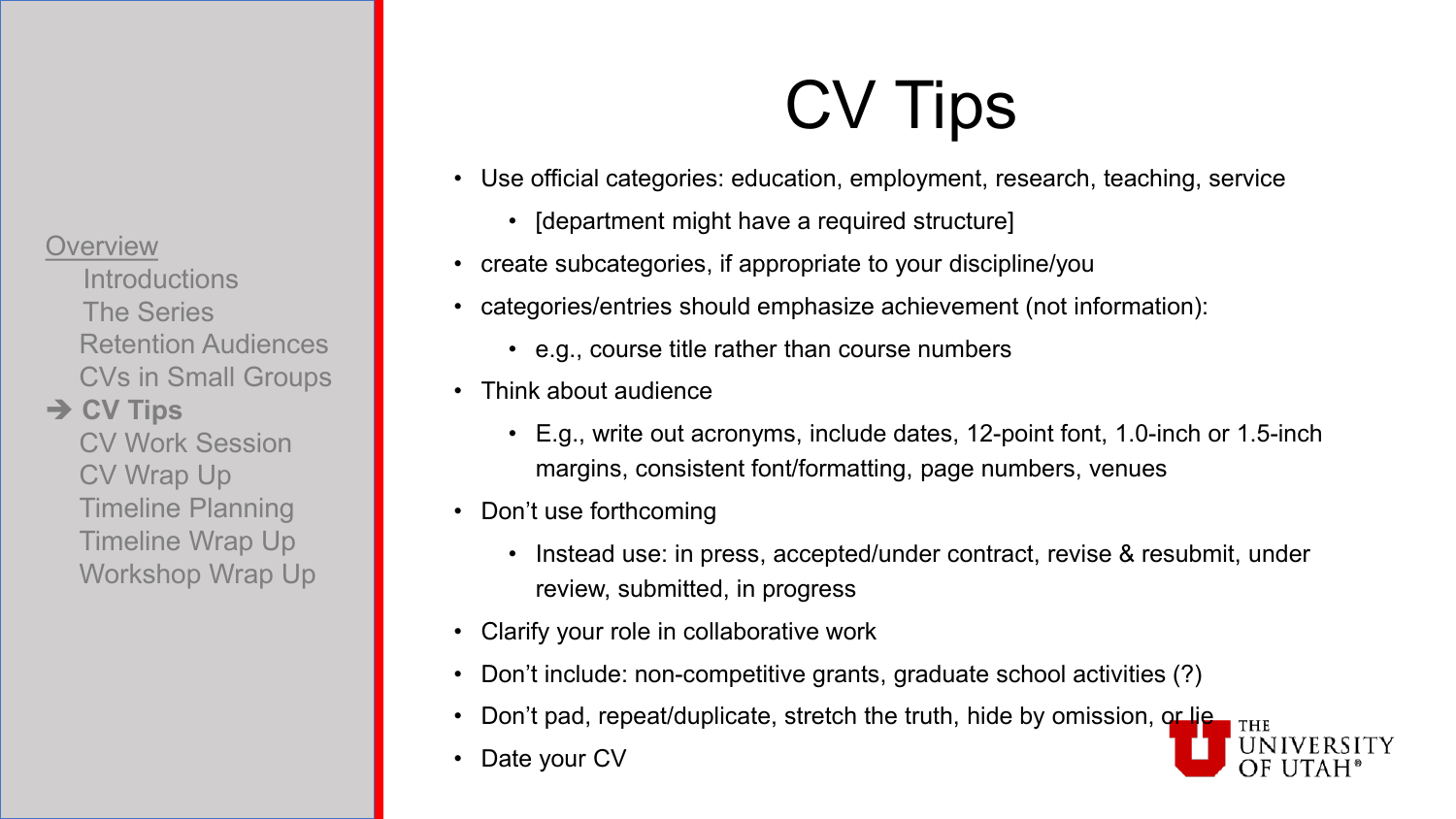- **Introductions** The Series Retention Audiences CVs in Small Groups CV Tips
- **→ CV Work Session** CV Wrap Up Timeline Planning Timeline Wrap Up Workshop Wrap Up

### Individual Work Session

### **and Q&A**

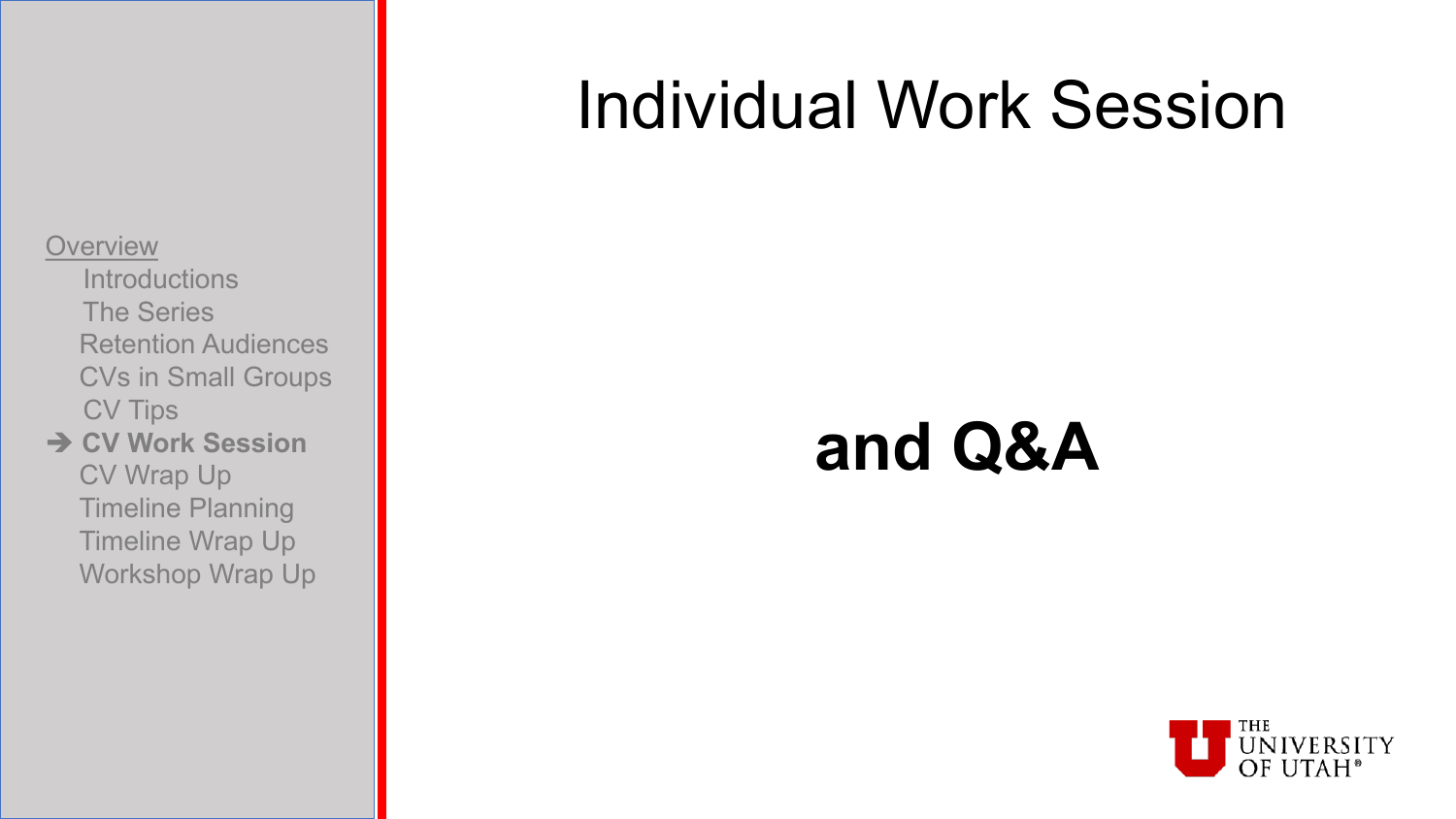### CV Wrap Up

#### **Overview**

- **Introductions** The Series Retention Audiences CVs in Small Groups CV Tips CV Work Session
- **→ CV Wrap Up** Timeline Planning Timeline Wrap Up Workshop Wrap Up

# State one important thing you learned about CVs

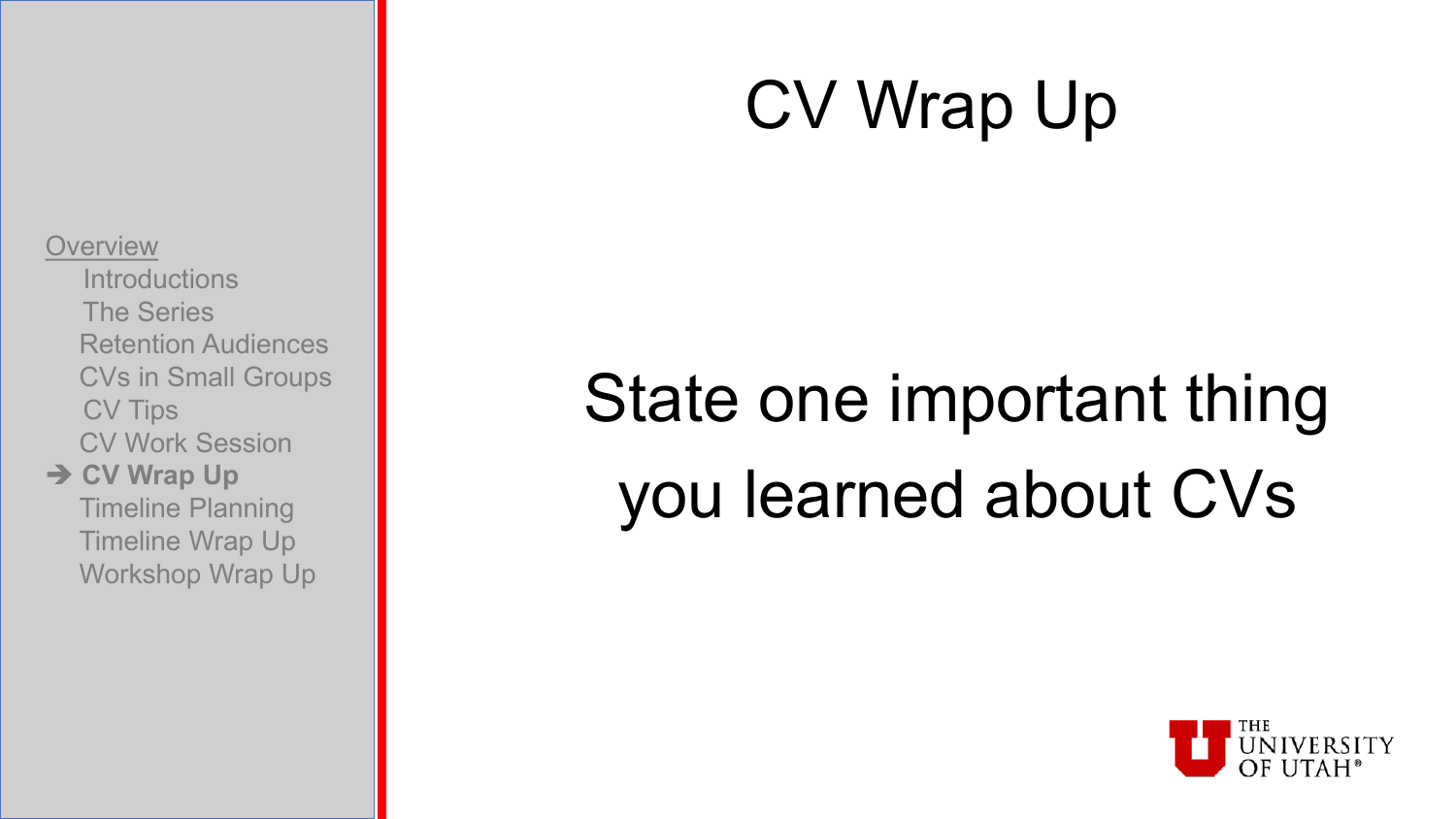**Introductions** The Series Retention Audiences CVs in Small Groups CV Tips CV Work Session CV Wrap Up

**→ Timeline Planning** Timeline Wrap Up Workshop Wrap Up

### Timeline Planning Exercise

Retention File Research **Teaching Service** Self-Care Other responsibilities Suggestions from previous reviews Where are you in relation to previous reviews?

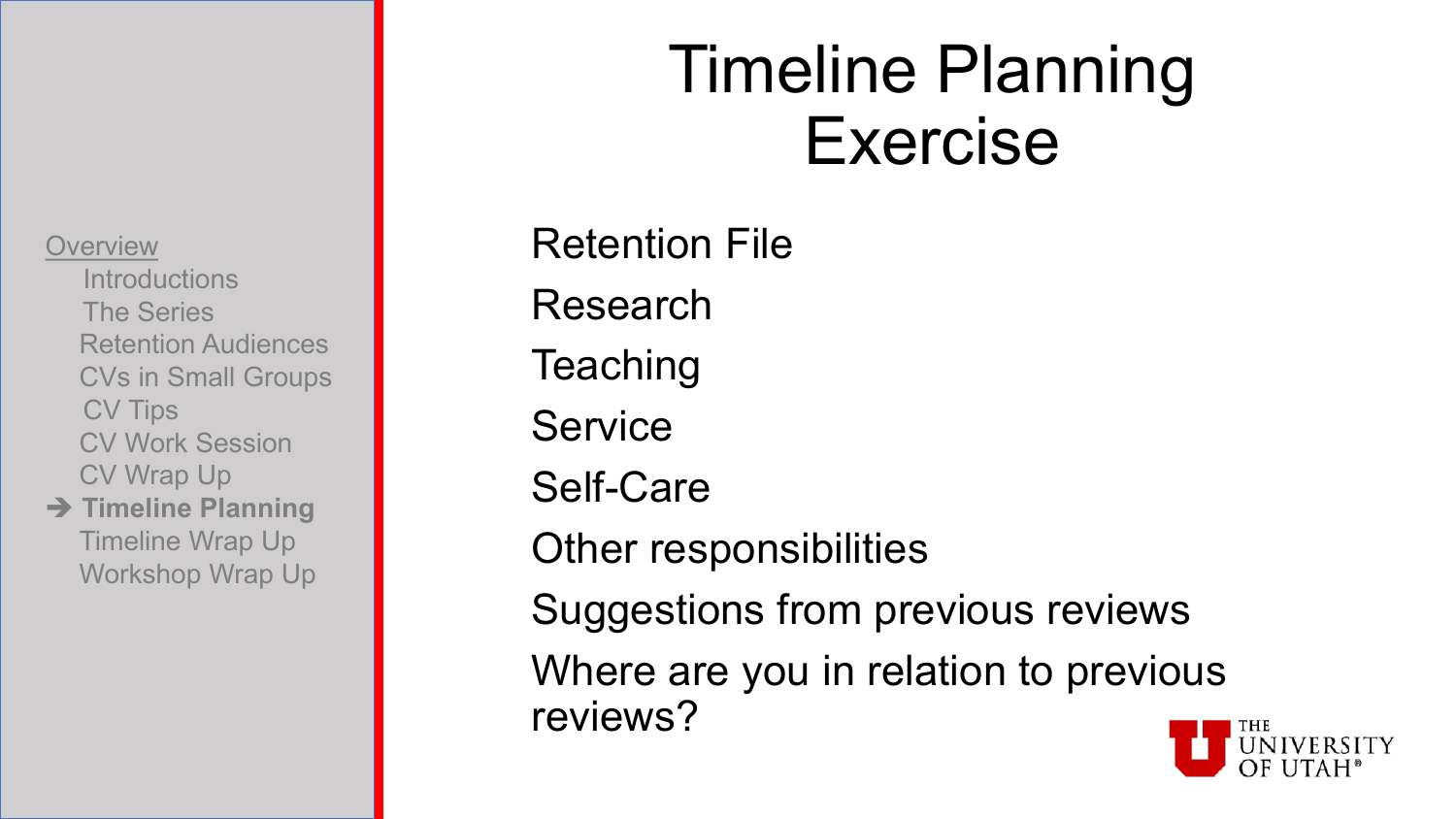### Timeline Wrap Up

#### **Overview**

- **Introductions** The Series Retention Audiences CVs in Small Groups CV Tips CV Work Session CV Wrap Up Timeline Planning
- **→ Timeline Wrap Up** Workshop Wrap Up

### **and Q&A**